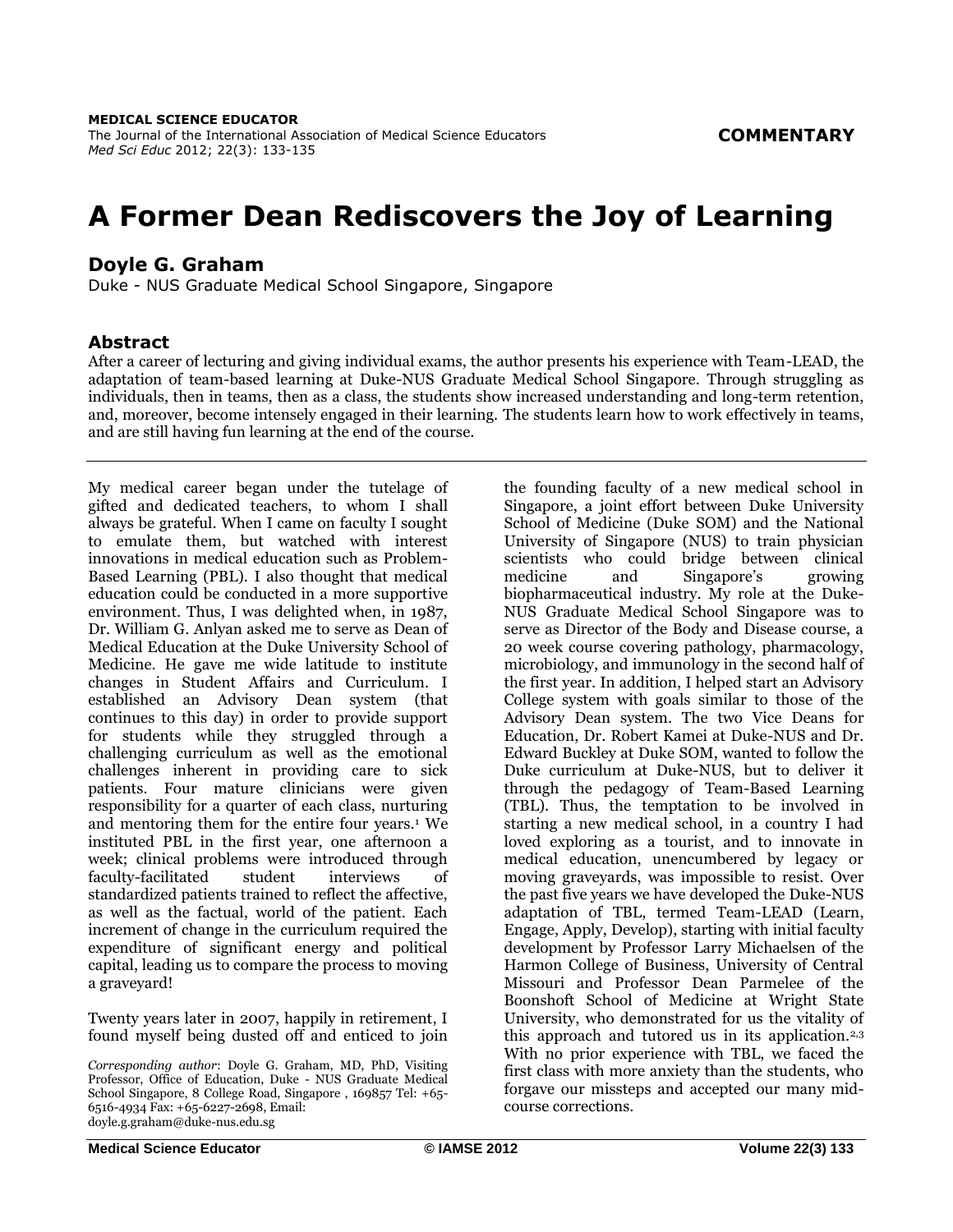In Team-LEAD, the students are given primary responsibility for their own learning and are assigned specific preparatory material to review outside of class, including recorded lectures from Duke SOM and selected readings. On two mornings each week the adequacy of student preparation is assessed first with an individual readiness assessment (IRA) composed of 25 carefully chosen and well-written multiple choice questions. As soon as the IRA is completed, the students take the same exam in their teams of seven (the group readiness assessment or GRA) in which they must come to a consensus answer for each question. Following the GRA, we promote interchange between teams (see www.youtube.com/watch?v=BlVPLYGdBLg),

concluding with a faculty summary. We look to the IRA/GRA process to ensure coverage of core material and do not require additional preparation for the exercise that follows.

That afternoon, the teams are engaged in a clinical problem solving exercise (the Application). Local clinicians act as content experts and use problems from their patients to develop Applications with our faculty. The Applications are challenging to construct, as we seek to ask questions that require integration and synthesis of multiple sources of information as opposed to a straightforward internet search. Early Applications focus on cases that build on basic science principles, while later cases increasingly require clinical reasoning and simulate problems they will encounter in clinical medicine.

One of the methods we use to promote learning in the Applications is to challenge the class to come to consensus on questions where there is significant disagreement among the 8 teams. On one occasion, only one of the teams had reached the correct answer, but was able to convince the other teams. It turned out that only one student had initially come to the correct conclusion!

We have been fortunate to have small classes, growing from 26 to 56 students, and to have a stable core faculty that was fully committed to this pedagogy. Our biggest initial challenges were writing high quality exam questions, constructing the Applications, and discovering how best to structure and facilitate class discussions. We have learned to pay attention to faculty behavior, resisting the temptation to limit student discussion by commenting too soon. Our initial comparison of the performance of the first three classes of Duke-NUS students with US medical students shows that our students had comparable scores on the

Comprehensive Basic Science Exam and on USMLE Step I.<sup>4</sup>

We have found that Team-LEAD helps the students become clear about what they do and do not know. Since honesty about one's limitations with self and others minimizes the chance that physicians will do harm, the faculty give explicit permission to the students to say "I don't know" without shame. Indeed, we encourage appeals when teams disagree with our answers and overtly join our students as fellow learners, delighting when they teach us. We see the Team-LEAD process as learning through struggle, as an individual, as a team, then as a class, and as a process that builds critical thinking skills. We were surprised to find that students can gain significant mastery of preparatory material even in the absence of discussion by local faculty, so that now all faculty-led discussions of core material occur after it has been reviewed and tested. The beauty of this process is that faculty can concentrate on issues that students find perplexing and complicated.

When the students' individual struggle with the IRA ends and they turn to their teammates for the GRA, a moment I never tire of witnessing, the ensuing discussion reveals that they may not know the facts they thought they knew, or understand the concepts they thought they had mastered. At this juncture, the students are ripe for learning and greatly enjoy teaching and learning from each other. Indeed, on a number of occasions students have come to class sick and wearing surgical masks, as they are reluctant to miss the team discussions. Remarkably, the students remain every bit as engaged at the end of the course as in the beginning. The close bond that develops between team members moved us to keep the first year teams intact in the Advisory Colleges.

Our experience is that if the IRA is too easy, the teams do not have to struggle during the GRA, providing less opportunity to learn from each other. We try to set the difficulty of the exam so that the IRA average will be about 75%, which often results in GRAs above 95%. The inter-team discussions result in additional learning; then, the key concepts we have driven home through the IRA/GRA process are reinforced during the Applications. We have confirmed that weaker students enhance their learning from the team process, while the stronger students learn even more from teaching their fellows.5